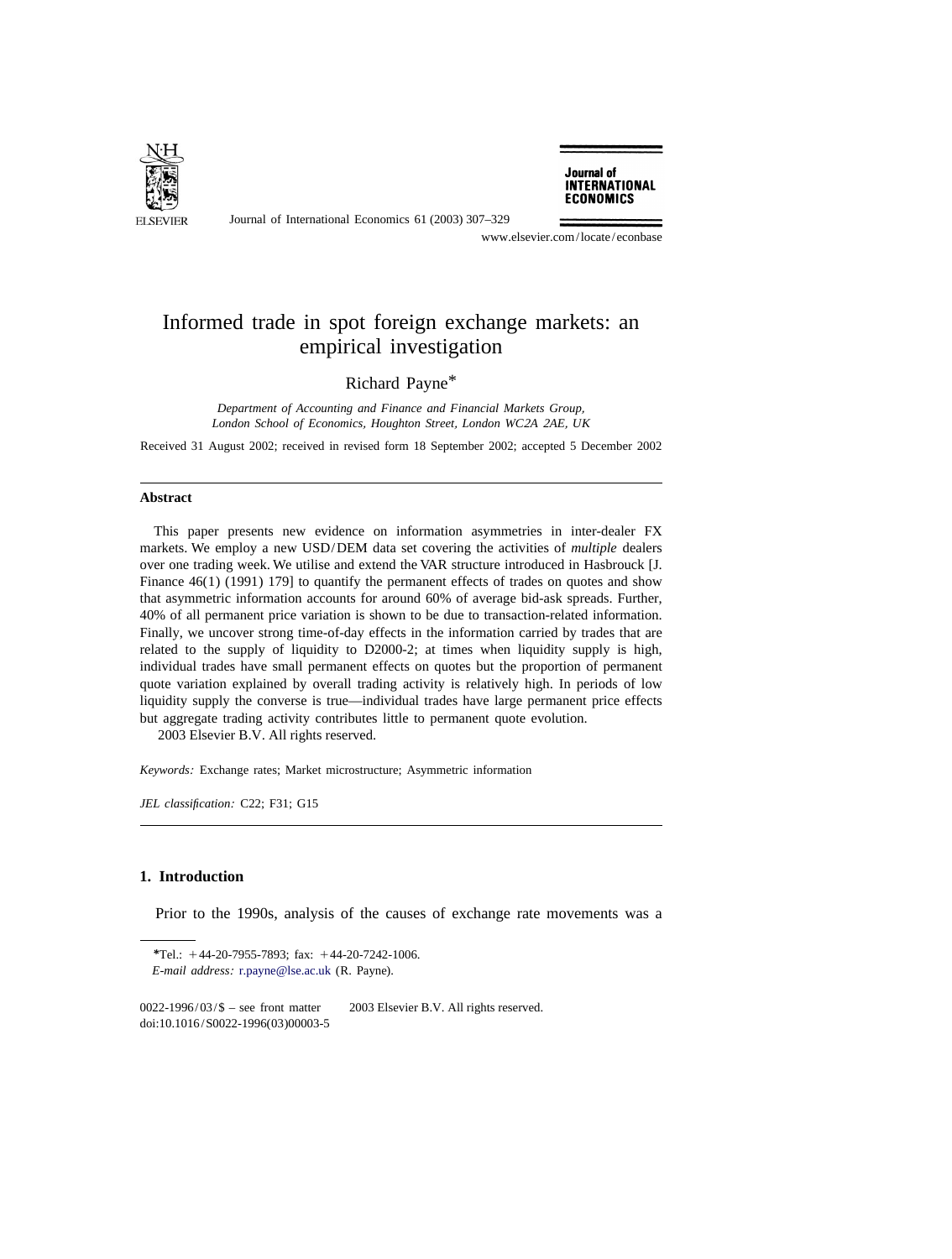field that was firmly in the hands of macroeconomists. Exchange rate models, based on the goods and asset market approaches were set out and tested using low frequency (e.g. monthly or quarterly) data on exchange rates and macroeconomic fundamentals. However, these tests most often revealed that the fundamentals were less important for exchange rate determination than models predicted. The explanatory power of macroeconomic data for exchange rates was poor and the forecasting power of regressions based on fundamentals was less good than that of a simple random walk. A classic reference along these lines is Meese and Rogoff (1983).

This failure has led, in the last decade or so, to increasing attention being paid to models of FX market activity and exchange rate determination based on market microstructure analysis. This large and growing literature places the process by which currencies are actually exchanged in centre stage and focusses on the impact of heterogeneities in the trading population for prices and traded quantities.

A key source of heterogeneity in standard microstructure finance is informational—some agents are assumed to be better informed about future asset prices than others (Glosten and Milgrom, 1985). On an empirical level, such informational asymmetries have several important implications. First, faced with the possibility of trading with a better-informed individual, uninformed liquidity suppliers widen the bid-ask spreads that they charge. This allows them to recoup the losses inflicted upon them by insiders from uninformed individuals. Second, and more importantly in the current context, transaction activity carries information and thus trades permanently alter prices. Episodes in which aggressive traders tend to be buying a given currency will lead to its price rising while the converse is true during episodes of aggressive sales. This second prediction is vital—it opens a channel through which transaction activity in FX markets might play a role in exchange rate determination, a feature that is entirely absent from standard macroeconomic exchange rate models. The current study seeks to assess the importance of this channel.

Recent empirical papers that also focus on the explanatory power of currency trading activity for exchange rate changes include Lyons (1995) and Yao (1998). Both of these studies use data from single FX dealers to demonstrate that spreads contain an asymmetric information component. Lyons (1996) extends his prior work by examining the role of *time* in the relationship between trades and quotes. He finds that trades occurring in periods when the market is active convey less information than those consummated when the market is quiet. This is interpreted as consistent with his 'hot potato hypothesis' by which high interdealer volumes are generated more by inventory rebalancing than exploitation of private information. Most recently, studies by Evans and Lyons (2001) and Evans (2001) provide strong evidence for an information content to inter-dealer FX order flow using 4 months of data on direct (i.e. non-brokered) FX trading activity.

Theoretical models that focus on the information contained in inter-dealer spot FX trading activity can be found in Lyons (1995) and Perraudin and Vitale (1996).